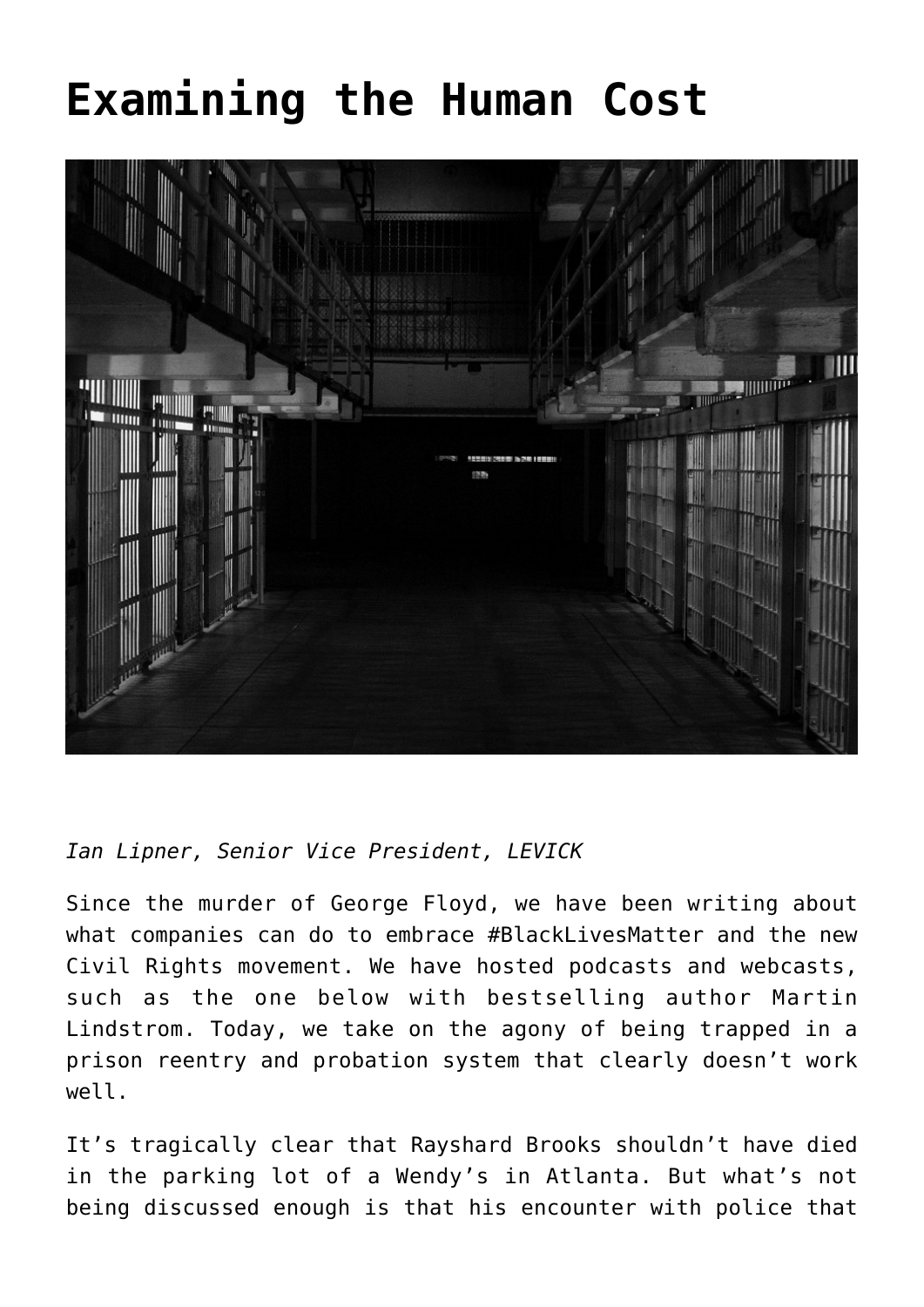night in June should never have occurred at all.

Mr. Brooks had been incarcerated and was on probation. And he took his freedom seriously. He had a family, a job and was committed to doing better – not just for those in his own life, but for others trying to return to life after incarceration. In a brief Instagram video filmed four months before his untimely death that is both hopeful and ultimately heartbreaking to watch, [he spoke out on the need for more](https://www.instagram.com/tv/CBjmu6cIT2h/?igshid=s81t0wx9vfyh) [guidance, more mentorship.](https://www.instagram.com/tv/CBjmu6cIT2h/?igshid=s81t0wx9vfyh) It makes it that much more painful that he himself fell through the cracks.

Mr. Brooks was part of America's tremendously overburdened system for community supervision. According to [Pew](https://www.pewtrusts.org/en/research-and-analysis/issue-briefs/2018/09/probation-and-parole-systems-marked-by-high-stakes-missed-opportunities), in 2016, one in 55 American adults was on probation or parole. Sadly, the United States represents less than 5% of the world's population, yet has almost 25% of the world's incarcerated population. Our overcrowded jails are a big problem, but the paltry resources we dedicate for offenders' reentry into our communities may be an even bigger issue.

It's not even controversial to point out – community supervision and law enforcement leaders agree. They know that providing support around employment, housing, mental health and substance abuse is vital to rehabilitation and that we need to do better. Making it happen is the hard part.

But it's getting easier. Technology is evolving well beyond ankle bracelet monitors, toward platforms that deliver tools for helping offenders in each of these categories. Apps that use evidence-based rehabilitation methods such as cognitive behavioral therapy can reduce recidivism and create better outcomes for the individual. Solutions from companies like [TRACKtech](https://tracktechllc.com/) and [Cisco](https://www.cisco.com/c/en/us/solutions/industries/government/us-government-solutions-services/judicial-corrections.html) can build an immediate bridge between the science and the street (in full transparency, we have a relationship with TRACKtech).

Whether a probation officer or a law enforcement officer,